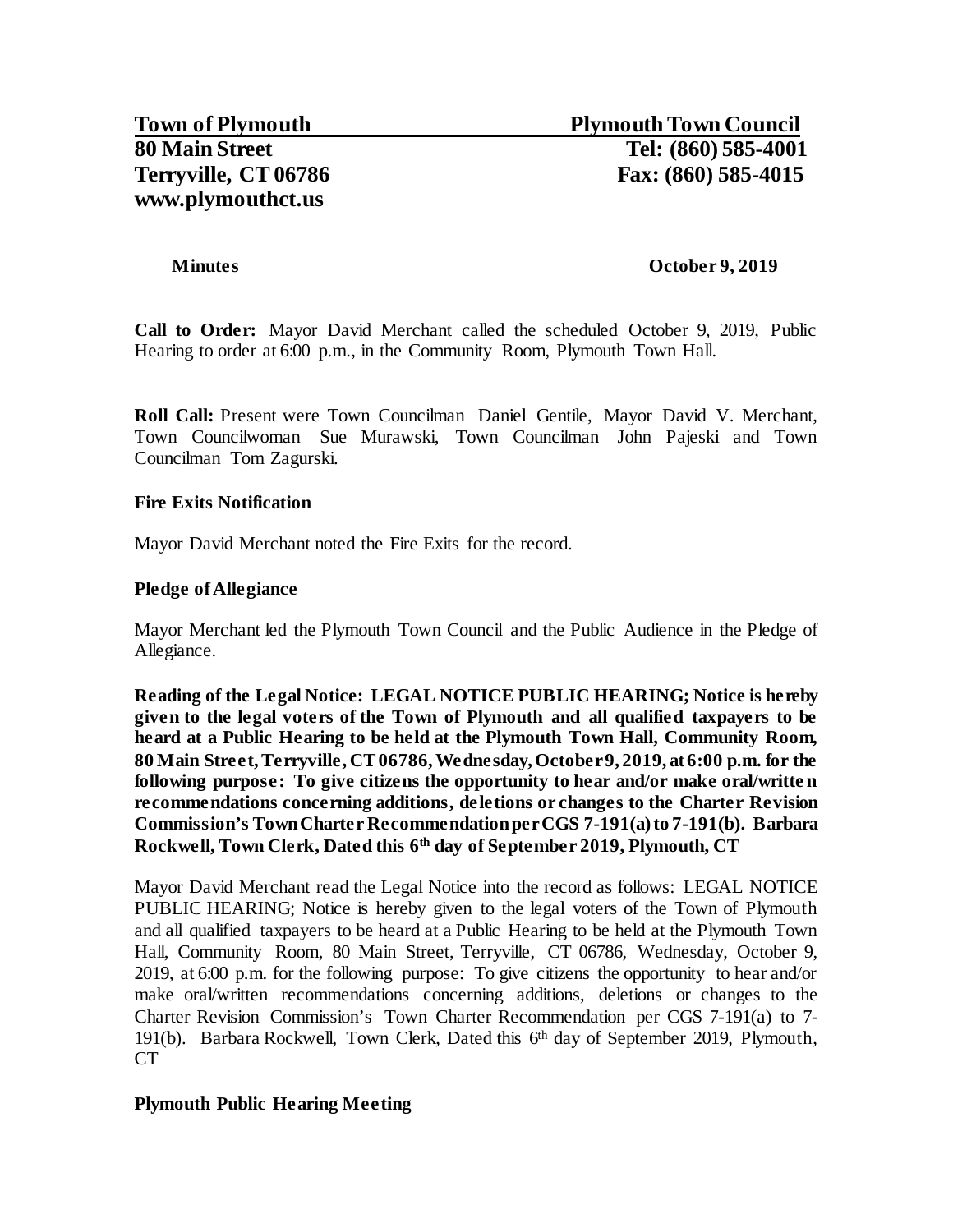**October 9, 2019 Page Two of Four Pages**

# **To consider and take Public Comment regarding the following: To give citizens an opportunity to hear and or/make oral or written recommendations concerning the Charter Revision Commission Recommendation**

Cathy Kosak, 201 Harwinton Avenue, Terryville, briefly commented on Purchases Section 4, Subsection 6 and noted without the changes spelled out the Charter was hard to read.

Vinnie Klimas, 5 Coral Drive, Terryville, thanked the Charter Revision Commission members for their volunteer hours; briefly commented on keeping the Mayoral form of government; noted without the old wording crossed out, bolded, page numbers etc., it was difficult to understand what was being recommended; and briefly commented on Section 11 Housing Authority language.

Melanie Church, 328 Main Street, Terryville, briefly commented on the Town Manager verses the Mayor form of government; voting on a Town Manager question; sold Town property, better accounting, bidding, and candidates working with the Town.

Chairman Mark Malley, Charter Revision Commission, stated the recall of Officers was already in the Charter, noting accountability was also already in the Charter and briefly elaborated. Chairman Mark Malley stated budgeting had been addressed, noting the details do not belong in the Charter, it is a comprehensive document like the U.S. Constitution and briefly elaborated. Chairman Mark Malley stated the Commission tried to eliminate specific reference to a State Statute because many of the Statutes don't exist any more and briefly elaborated. Chairman Mark Malley stated the document was a comprehensive rewrite, however if the Town Council wanted the Charter Revision Commission to show the changes they could do it, but it would take time.

Town Councilwoman Sue Murawski stated she was concerned regarding the budget approval process and the wording that the Council can approve or reject the final budget, noting the wording did not say the Council could change it if the Board of Finance and the Town Council did not agree.

Chairman Mark Malley stated the question asked of the Charter Revision Commission by the Board of Finance was what happens if they don't act and the existing Charter did not address it and that was the language they changed. Chairman Mark Malley stated the question was should the Town Council have the authority to override the Board of Finance before a Referendum.

When questioned by Chairman Mark Malley, Town Councilwoman Sue Murawski agreed she wanted the Charter to read accept or accept with modifications, a brief discussion followed.

# **Plymouth Public Hearing Meeting**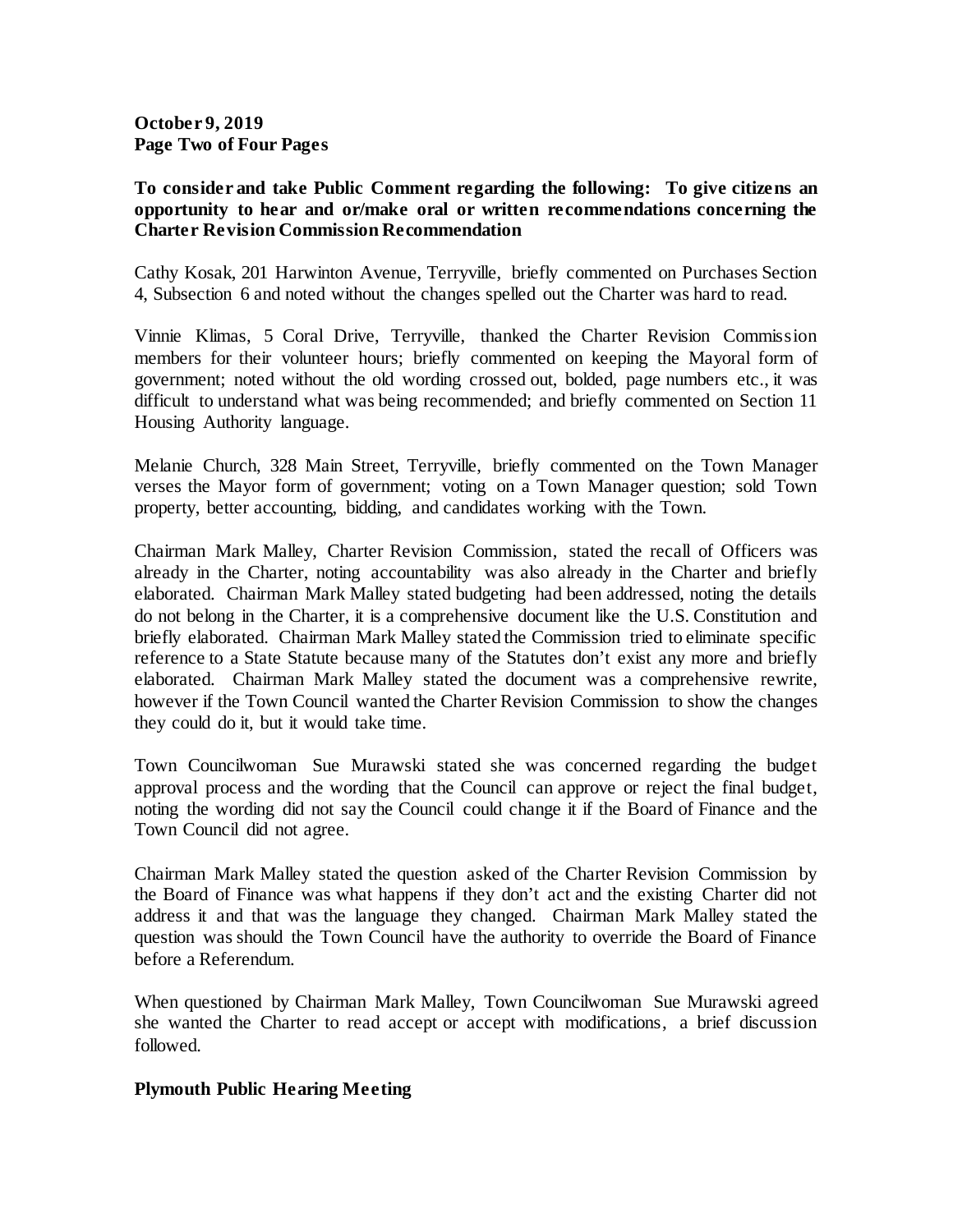# **October 9, 2019 Page Three ofFour Pages**

# **To consider and take Public Comment regarding the following: To give citizens an opportunity to hear and or/make oral or written recommendations concerning the Charter Revision Commission Recommendation Cont'd.**

It was noted this section would be left alone and the language would not be changed.

Town Councilman Dan Gentile stated he agreed with Vinnie Klimas in that it was hard to see the changes between the old and new Charter. He further stated that removing the bidding process should go out for a vote, noting he thought it was detrimental not to. He further stated streamlining the Boards and Commission was great.

Charter Revision Commission Member Elizabeth Wollenberg stated the Charter reads Rules and Regulations established by the Council and Mayor, and the Commission felt it should be put back on the Mayor and Council to determine what the limits and process of a budget would be and briefly elaborated.

Charter Revision Commission Member Elizabeth Wollenberg stated the charge given to the Charter Revision Commission was to consider a Town Manager form of government; it was not to choose, change, make or decide to open it up for a vote. She further stated it was to consider the Town Manager; the Commission considered it and they rejected it.

Charter Revision Commission Chairman Mark Malley stated Charter Revision Commissioner Beth Wollenberg did all the clerical work.

Mayor David Merchant stated Beth Wollenberg did a good job.

Charter Revision Commission Member Cathy Paskus stated the Commission did one as a Mayor and one as a Town Manager; noting their charge was to do the work, give it to the Council and the Council's job is to decide what they want to bring forward.

Charter Revision Commission Chairman Mark Malley stated the Charter Revision Commission recommended a Charter that keeps a Mayor and because they had done all the work on the Town Manager side they gave a copy to the Council just for information purposes so the Council could see what the Commission had done. He further stated the Charter Revision Commission proposal before the Council was to retain the Mayor.

Charter Revision Commission Member Cathy Paskus stated the Council has the choice of what to do with it.

Charter Revision Commission Chairman Mark Malley stated the Council has the choice and they could send it back to the Commission.

# **Plymouth Public Hearing Meeting**